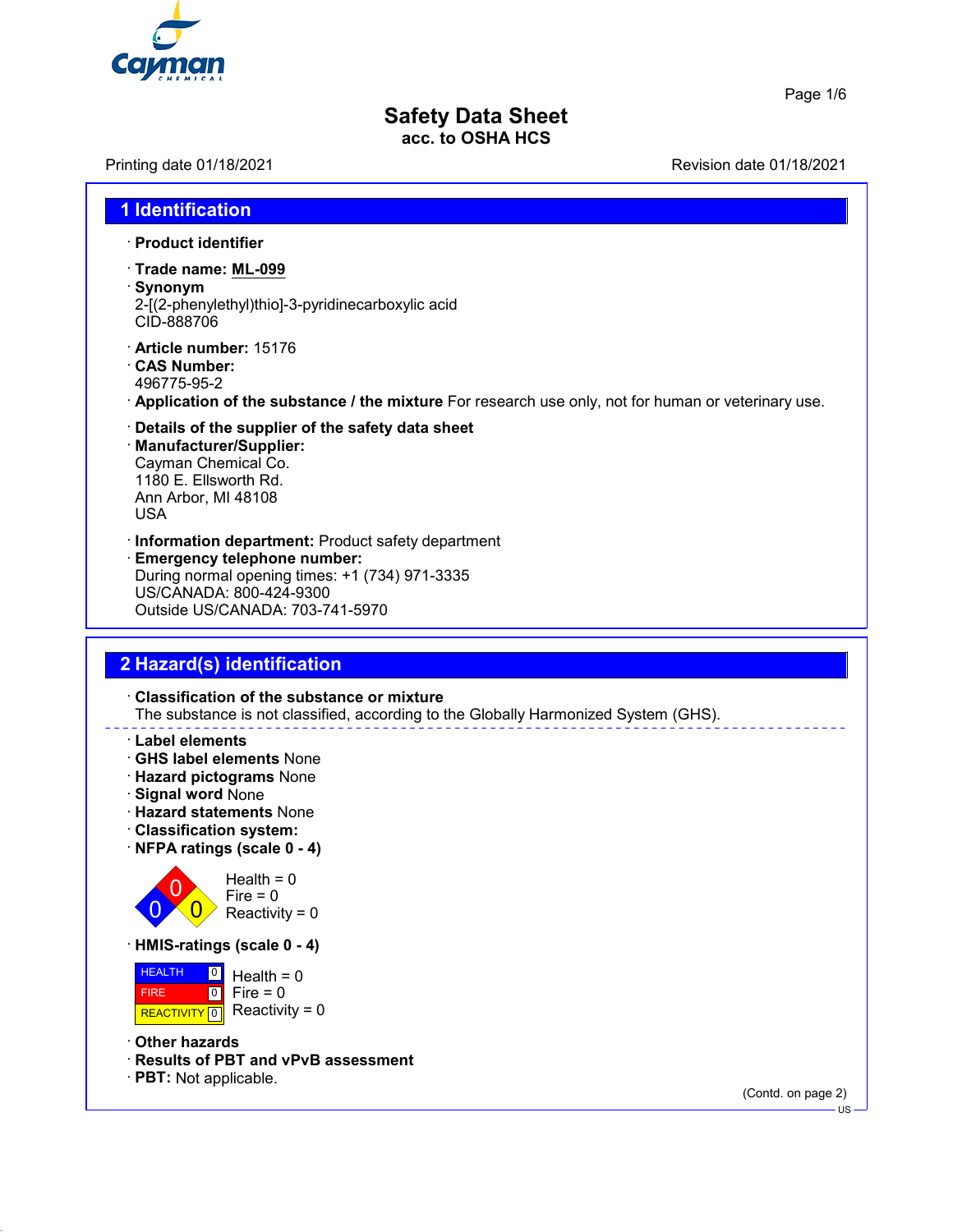Printing date 01/18/2021 Revision date 01/18/2021

**Trade name: ML-099**

· **vPvB:** Not applicable.

(Contd. from page 1)

#### **3 Composition/information on ingredients**

- · **Chemical characterization: Substances**
- · **CAS No. Description**
- 496775-95-2 ML-099

#### **4 First-aid measures**

- · **Description of first aid measures**
- · **General information:** No special measures required.
- · **After inhalation:** Supply fresh air; consult doctor in case of complaints.
- · **After skin contact:** Generally the product does not irritate the skin.
- · **After eye contact:** Rinse opened eye for several minutes under running water.
- · **After swallowing:** If symptoms persist consult doctor.
- · **Information for doctor:**
- · **Most important symptoms and effects, both acute and delayed**

May cause anemia, cough, CNS depression, drowsiness, headache, heart damage, lassitude (weakness, exhaustion), liver damage, narcosis, reproductive effects, teratogenic effects. No further relevant information available.

· **Indication of any immediate medical attention and special treatment needed** No further relevant information available.

## **5 Fire-fighting measures**

- · **Extinguishing media**
- · **Suitable extinguishing agents:**
- Use fire fighting measures that suit the environment.
- A solid water stream may be inefficient.
- · **Special hazards arising from the substance or mixture** No further relevant information available.
- · **Advice for firefighters**
- · **Protective equipment:** No special measures required.

# **6 Accidental release measures**

- · **Personal precautions, protective equipment and emergency procedures** Not required.
- · **Environmental precautions:** Do not allow to enter sewers/ surface or ground water.
- · **Methods and material for containment and cleaning up:** Pick up mechanically.
- · **Reference to other sections** See Section 7 for information on safe handling. See Section 8 for information on personal protection equipment. See Section 13 for disposal information.
- · **Protective Action Criteria for Chemicals**
- · **PAC-1:** Substance is not listed.
- · **PAC-2:** Substance is not listed.
- · **PAC-3:** Substance is not listed.

 US (Contd. on page 3)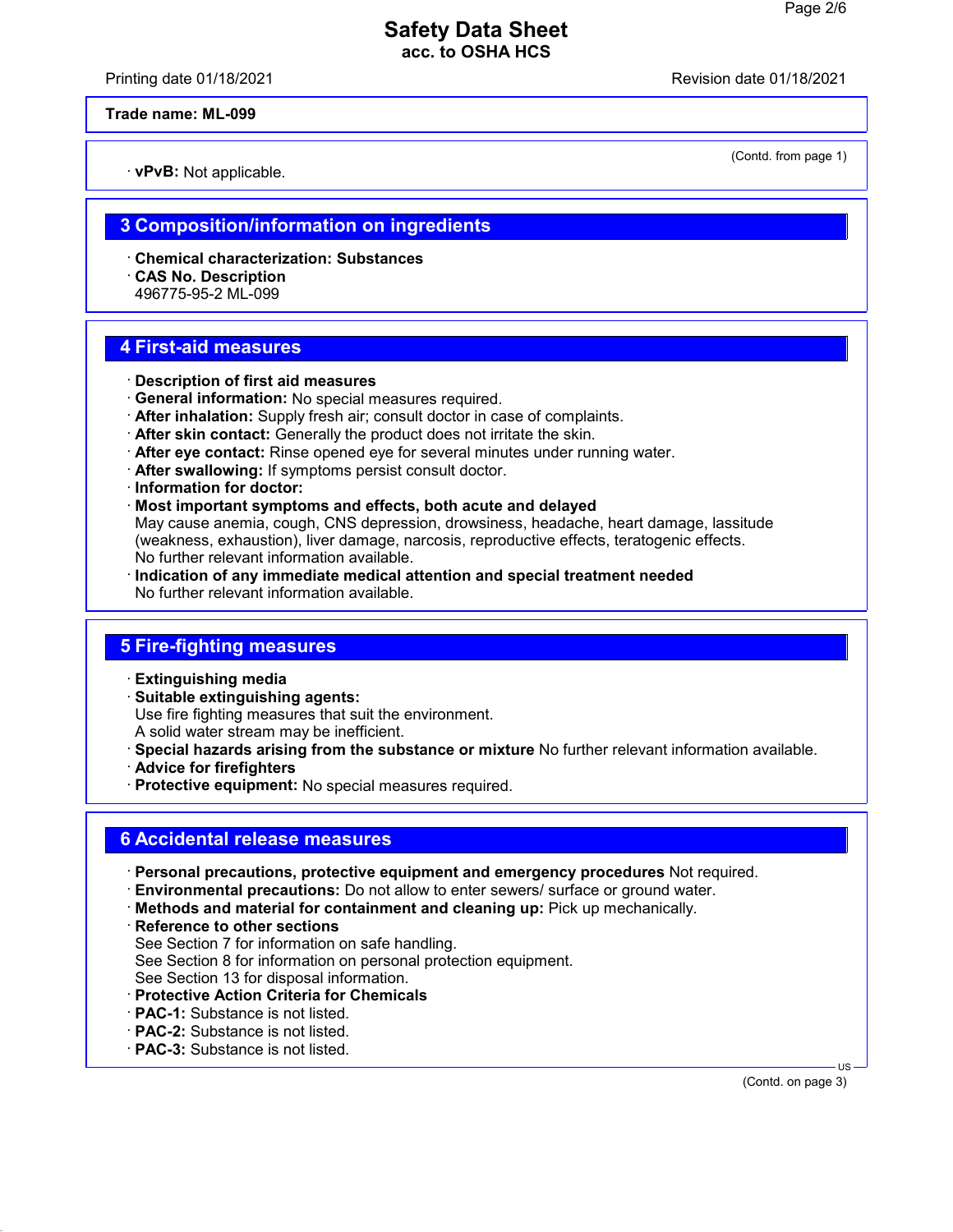Printing date 01/18/2021 **Printing date 01/18/2021** 

(Contd. from page 2)

**Trade name: ML-099**

**7 Handling and storage**

- · **Handling:**
- · **Precautions for safe handling** No special measures required.
- · **Information about protection against explosions and fires:** No special measures required.
- · **Conditions for safe storage, including any incompatibilities** Keep container tightly closed. Store in accordance with information listed on the product insert.
- · **Storage:**
- · **Requirements to be met by storerooms and receptacles:** No special requirements.
- · **Information about storage in one common storage facility:** Not required.
- · **Further information about storage conditions:** None.
- · **Specific end use(s)** No further relevant information available.

#### **8 Exposure controls/personal protection**

· **Additional information about design of technical systems:** No further data; see item 7.

- · **Control parameters**
- · **Components with limit values that require monitoring at the workplace:** Not required.
- · **Additional information:** The lists that were valid during the creation were used as basis.
- · **Exposure controls**
- · **Personal protective equipment:**
- · **General protective and hygienic measures:**
- The usual precautionary measures for handling chemicals should be followed.
- · **Breathing equipment:** Not required.
- · **Protection of hands:**

The glove material has to be impermeable and resistant to the product/ the substance/ the preparation. Due to missing tests no recommendation to the glove material can be given for the product/ the preparation/ the chemical mixture.

Selection of the glove material on consideration of the penetration times, rates of diffusion and the degradation

· **Material of gloves**

The selection of the suitable gloves does not only depend on the material, but also on further marks of quality and varies from manufacturer to manufacturer.

· **Penetration time of glove material**

The exact break through time has to be found out by the manufacturer of the protective gloves and has to be observed.

· **Eye protection:** Not required.

| Information on basic physical and chemical properties<br><b>General Information</b> |                 |  |  |
|-------------------------------------------------------------------------------------|-----------------|--|--|
| Appearance:                                                                         |                 |  |  |
| Form:                                                                               | Crystalline     |  |  |
| Color:                                                                              | Not determined. |  |  |
| Odor:                                                                               | Characteristic  |  |  |
| · Structural Formula                                                                | C14H13NO2S      |  |  |
| · Molecular Weight                                                                  | 259.3 g/mol     |  |  |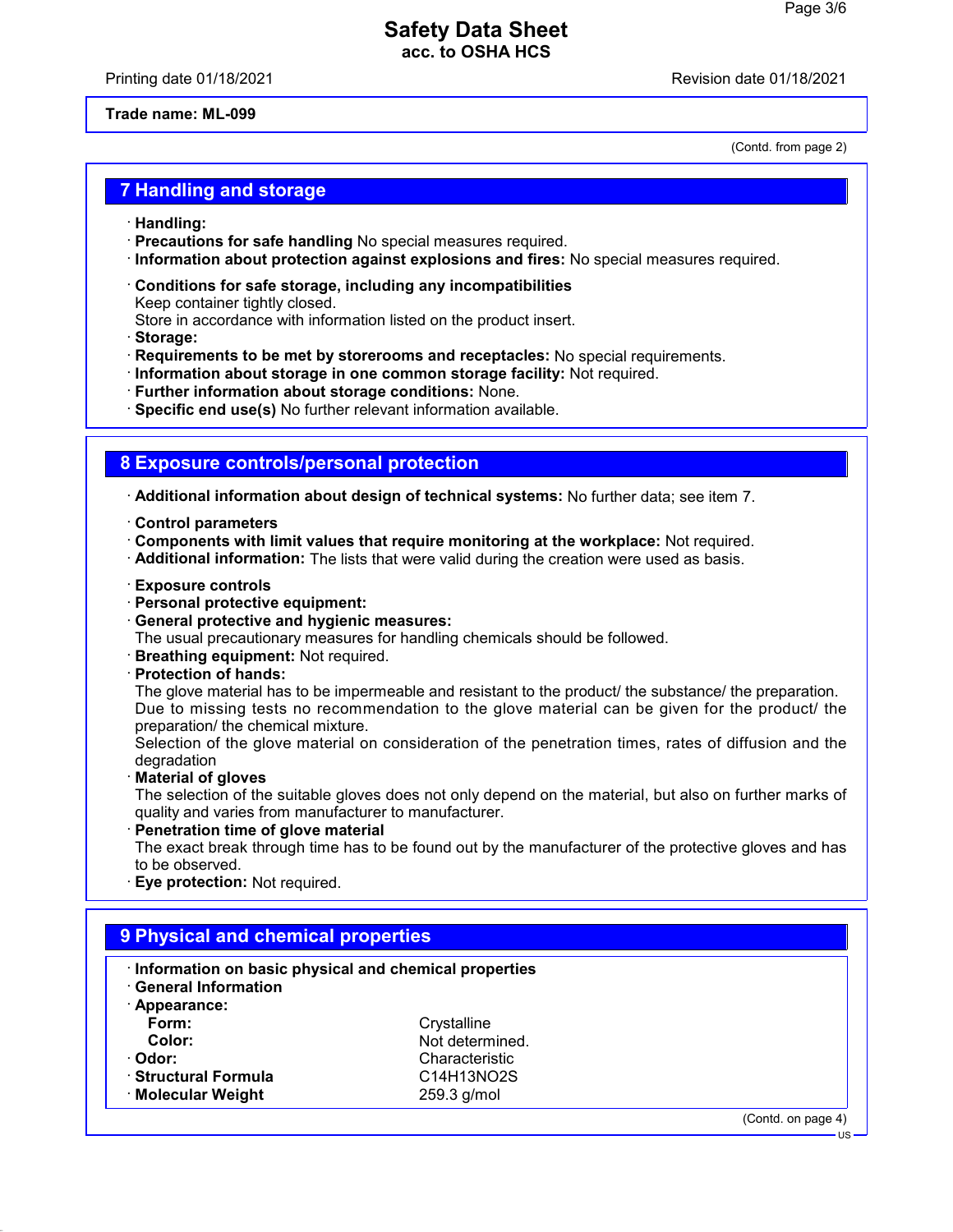Printing date 01/18/2021 Revision date 01/18/2021

**Trade name: ML-099**

|                                                                                                          | (Contd. from page 3)                                                     |
|----------------------------------------------------------------------------------------------------------|--------------------------------------------------------------------------|
| Odor threshold:                                                                                          | Not determined.                                                          |
| pH-value:                                                                                                | Not applicable.                                                          |
| <b>Change in condition</b><br><b>Melting point/Melting range:</b><br><b>Boiling point/Boiling range:</b> | Undetermined.<br>Undetermined.                                           |
| · Flash point:                                                                                           | Not applicable.                                                          |
| Flammability (solid, gaseous):                                                                           | Product is not flammable.                                                |
| <b>Decomposition temperature:</b>                                                                        | Not determined.                                                          |
| · Auto igniting:                                                                                         | Not determined.                                                          |
| Danger of explosion:                                                                                     | Product does not present an explosion hazard.                            |
| <b>Explosion limits:</b><br>Lower:<br>Upper:                                                             | Not determined.<br>Not determined.                                       |
| · Vapor pressure:                                                                                        | Not applicable.                                                          |
| Density:<br><b>Relative density</b><br>· Vapor density<br><b>Evaporation rate</b>                        | Not determined.<br>Not determined.<br>Not applicable.<br>Not applicable. |
| Solubility in / Miscibility with<br>Water:                                                               | Not determined.                                                          |
| · Partition coefficient (n-octanol/water): Not determined.                                               |                                                                          |
| · Viscosity:<br>Dynamic:<br>Kinematic:                                                                   | Not applicable.<br>Not applicable.                                       |
| <b>Other information</b>                                                                                 | No further relevant information available.                               |

## **10 Stability and reactivity**

· **Reactivity** No further relevant information available.

- · **Chemical stability**
- · **Thermal decomposition / conditions to be avoided:** No decomposition if used according to specifications.
- · **Possibility of hazardous reactions** No dangerous reactions known.
- · **Conditions to avoid** No further relevant information available.
- · **Incompatible materials:** strong oxidizing agents
- · **Hazardous decomposition products:** carbon oxides, nitrogen oxides, sulfur oxides

#### **11 Toxicological information**

- · **Information on toxicological effects**
- · **Acute toxicity:**
- · **Primary irritant effect:**
- · **on the skin:** No irritant effect.
- · **on the eye:** No irritating effect.

(Contd. on page 5)

US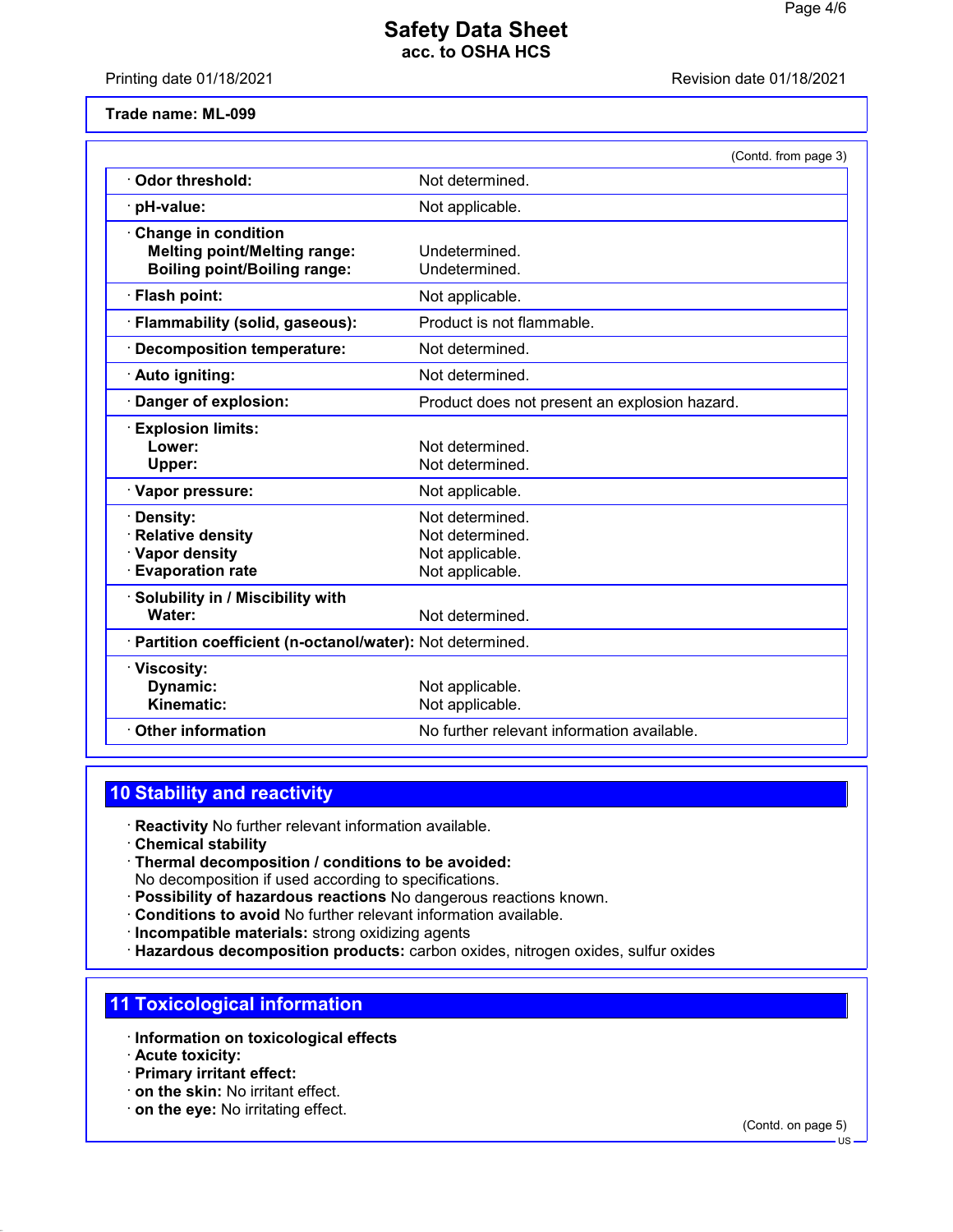Printing date 01/18/2021 Revision date 01/18/2021

(Contd. from page 4)

#### **Trade name: ML-099**

- · **Sensitization:** No sensitizing effects known.
- · **Additional toxicological information:**

When used and handled according to specifications, the product does not have any harmful effects according to our experience and the information provided to us. The substance is not subject to classification.

- · **Carcinogenic categories**
- · **IARC (International Agency for Research on Cancer)** Substance is not listed.
- · **NTP (National Toxicology Program)** Substance is not listed.
- · **OSHA-Ca (Occupational Safety & Health Administration)** Substance is not listed.

## **12 Ecological information**

- · **Toxicity**
- · **Aquatic toxicity:** No further relevant information available.
- · **Persistence and degradability** No further relevant information available.
- · **Behavior in environmental systems:**
- · **Bioaccumulative potential** No further relevant information available.
- · **Mobility in soil** No further relevant information available.
- · **Additional ecological information:**
- · **General notes:**

Water hazard class 1 (Self-assessment): slightly hazardous for water

Do not allow undiluted product or large quantities of it to reach ground water, water course or sewage system.

- · **Results of PBT and vPvB assessment**
- · **PBT:** Not applicable.
- · **vPvB:** Not applicable.
- · **Other adverse effects** No further relevant information available.

# **13 Disposal considerations**

- · **Waste treatment methods**
- · **Recommendation:** Smaller quantities can be disposed of with household waste.
- · **Uncleaned packagings:**
- · **Recommendation:** Disposal must be made according to official regulations.

| · UN-Number                  |               |  |
|------------------------------|---------------|--|
| · DOT, IMDG, IATA            | not regulated |  |
| · UN proper shipping name    |               |  |
| · DOT, IMDG, IATA            | not regulated |  |
| · Transport hazard class(es) |               |  |
| · DOT, ADN, IMDG, IATA       |               |  |
| · Class                      | not regulated |  |
| · Packing group              |               |  |
| · DOT, IMDG, IATA            | not regulated |  |